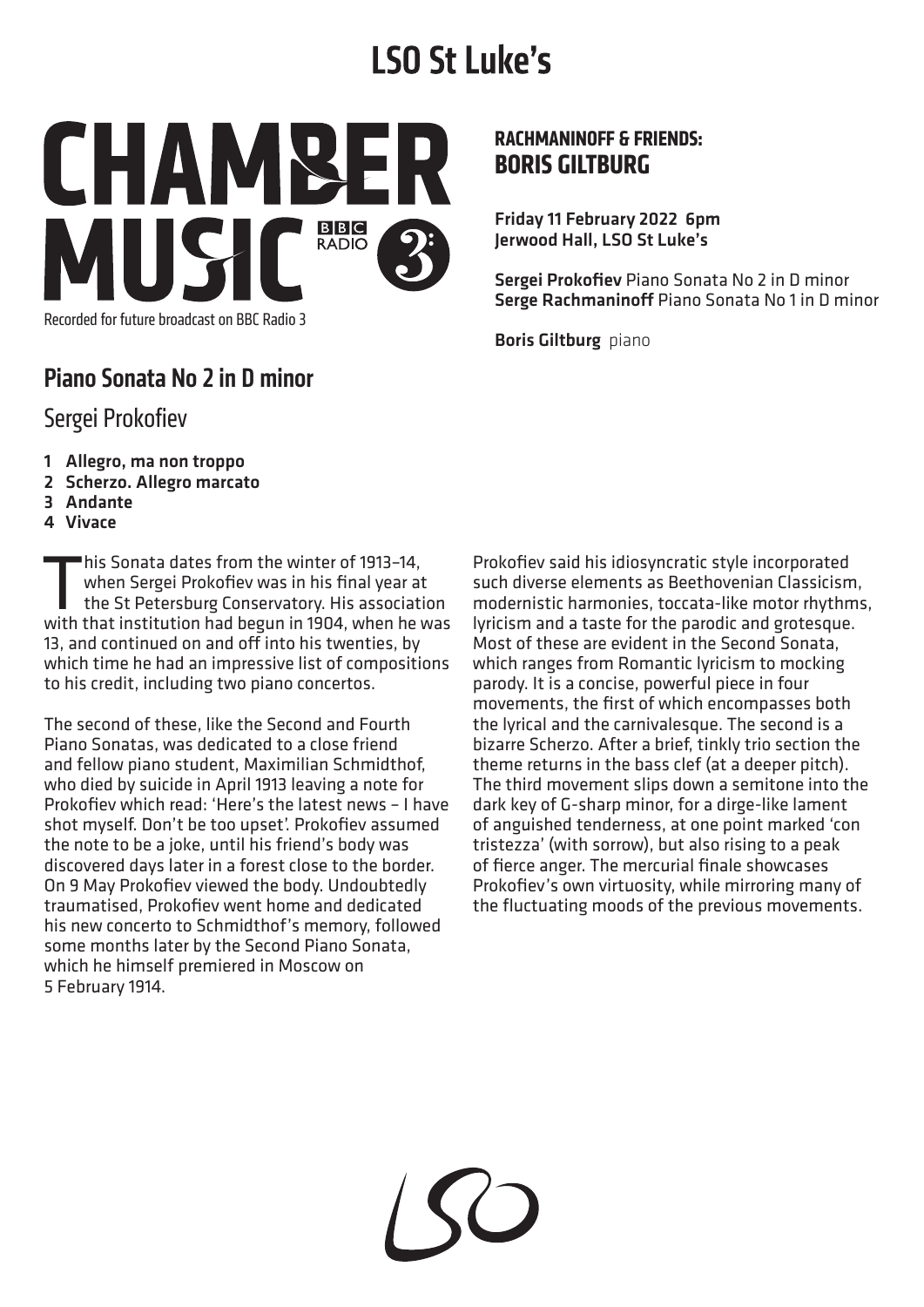### Piano Sonata No 1 in D minor

Serge Rachmaninoff

- 1 Allegro moderato
- 2 Lento
- 3 Allegro molto

Serge Rachmaninoff's First Piano Sonata was<br>one of three pieces composed in Dresden, where composer, his wife and their young daught<br>moved in November 1906. They had moved to erge Rachmaninoff's First Piano Sonata was<br>one of three pieces composed in Dresden, where the composer, his wife and their young daughter moved in November 1906. They had moved to escape the hectic treadmill of life in Moscow, where Rachmaninoff had been conductor at the Bolshoi Theatre, and the political turmoil caused by the 1905 October Revolution. They stayed in Dresden for almost three years, living a quiet life. Rachmaninoff wrote that they lived 'like hermits: we see nobody. we know nobody, and we go nowhere', but added that he worked a great deal. The Dresden years yielded his Second Symphony – designed to lay to rest the spectre of his First, whose disastrous premiere in 1897 had thrown him into a deep depression – together with an unfinished opera (*Monna Vanna*), and the First Piano Sonata. The original inspiration for this last piece came from Goethe's *Faust*, and particularly Liszt's *Faust Symphony*, which focuses on the three main characters in the drama: Faust, Gretchen and Mephistopheles.

Rachmaninoff initially visualised a similar 'programme' piece, but he quickly abandoned that idea in favour of an abstract sonata in traditional three-movement format, two fast movements enclosing a slow central one. Its composition caused him considerable angst, so he sought the help of a former classmate at the Moscow Conservatory, as well as consulting other friends and colleagues including the composer Nikolai Medtner and the pianist Konstantin Igumnov. They suggested cuts, and eventually Rachmaninoff lopped some ten minutes off the Sonata's original length. The heavily revised result was finally premiered by Igumnov in Moscow on 17 October 1908 but met with a mixed critical reception. It has remained less often performed than the Second Sonata of 1913.

Faust's restless, questing spirit animates the Sonata's extensive opening Allegro moderato, dominated by a motif from the introduction consisting of a subdued, interrogative open fifth followed by a loud, confident cadence. This motif, as well as other thematic material from the first movement, recurs in the succeeding movements: a densely argued Lento in F major, and a tumultuous, virtuosic finale.